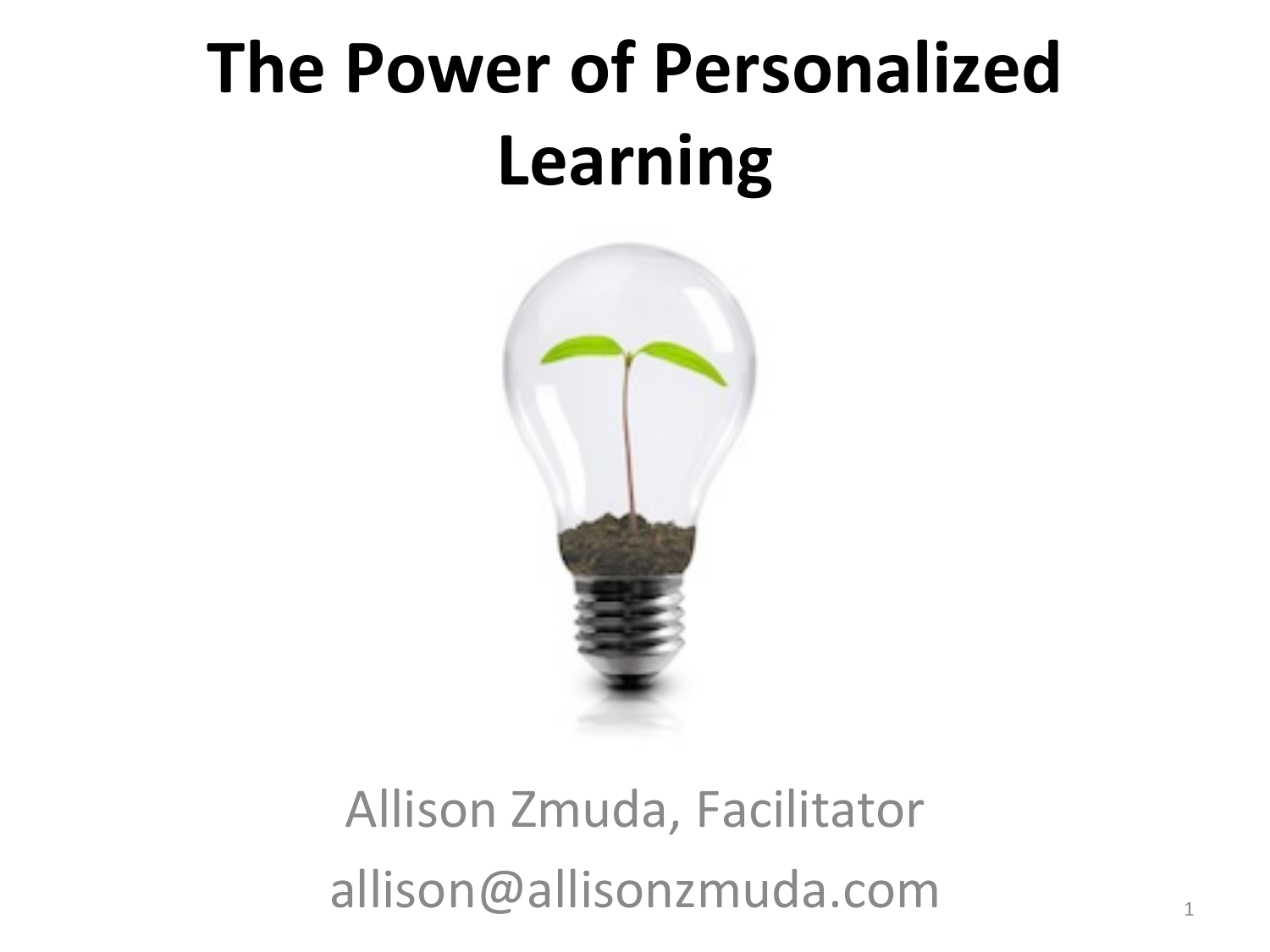#### **Essential Question for Session**

*How do we design "space" in our classrooms, our*  schools, and our *homes* to help all *children develop and achieve their dreams?* 

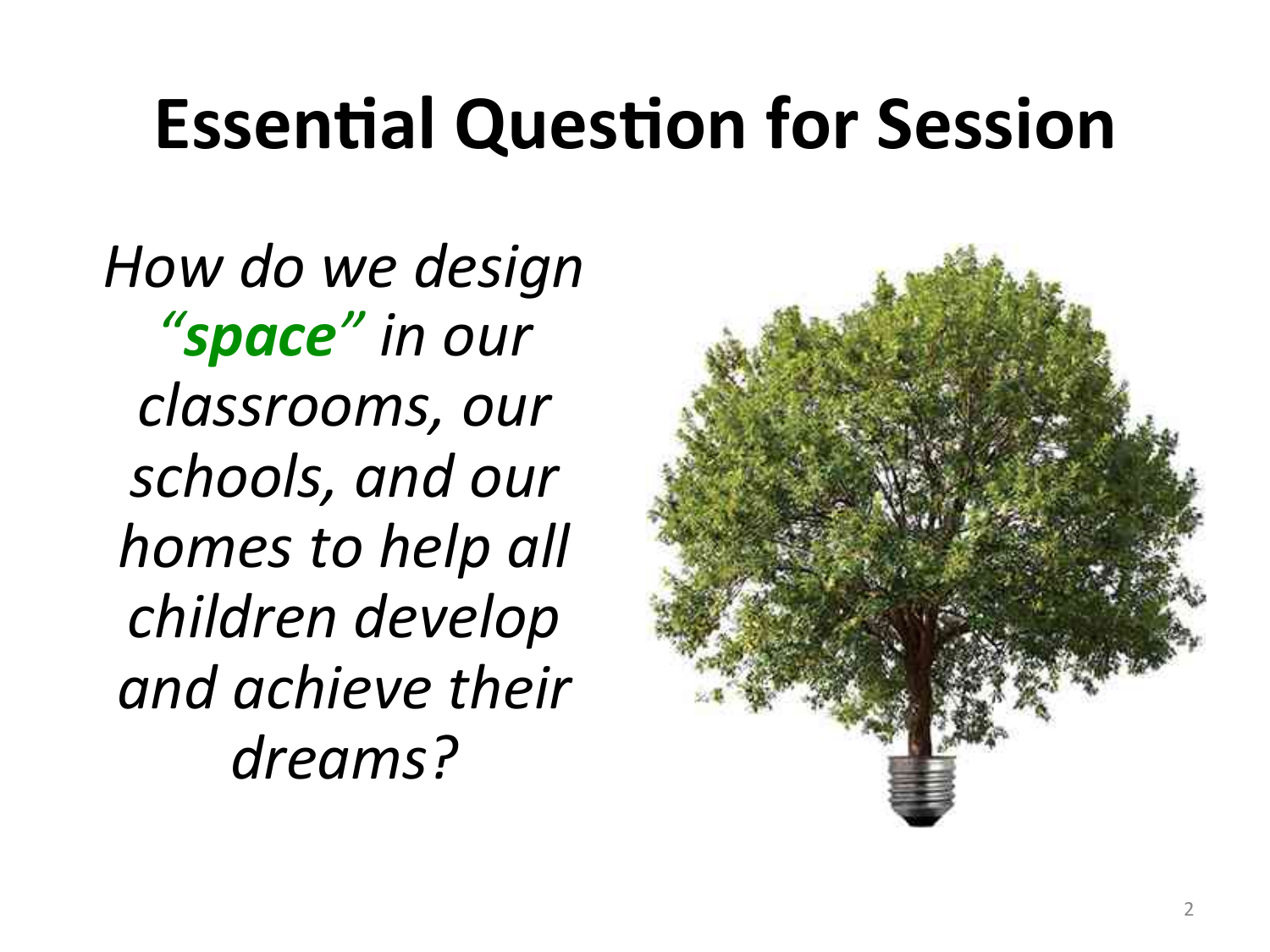# **Session Goals**

- To provide an overview of Personalized Learning
- To understand use of Cross-Disciplinary Capacities as a design tool
- To reflect on current performance tasks using Cross-Disciplinary Capacities
- To identify spaces in our current program and curricula where elements of personalized learning can be moved from minimal student input to "some student input" "or studentdriven"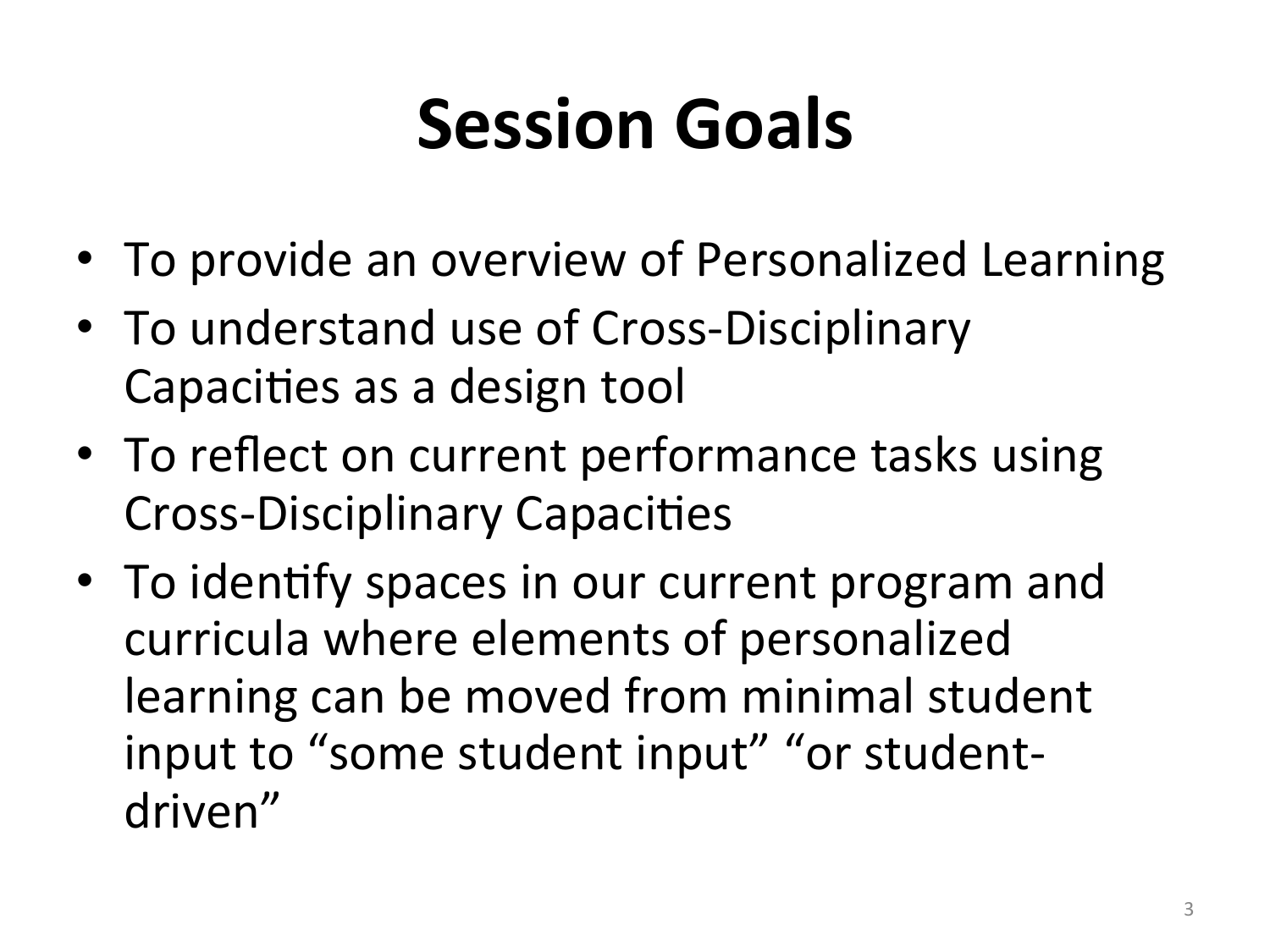# **Big, Hairy Audacious Goal**

To find at least one space in the current curriculum in each course this year to create a truly magical studentcentered learning experience 

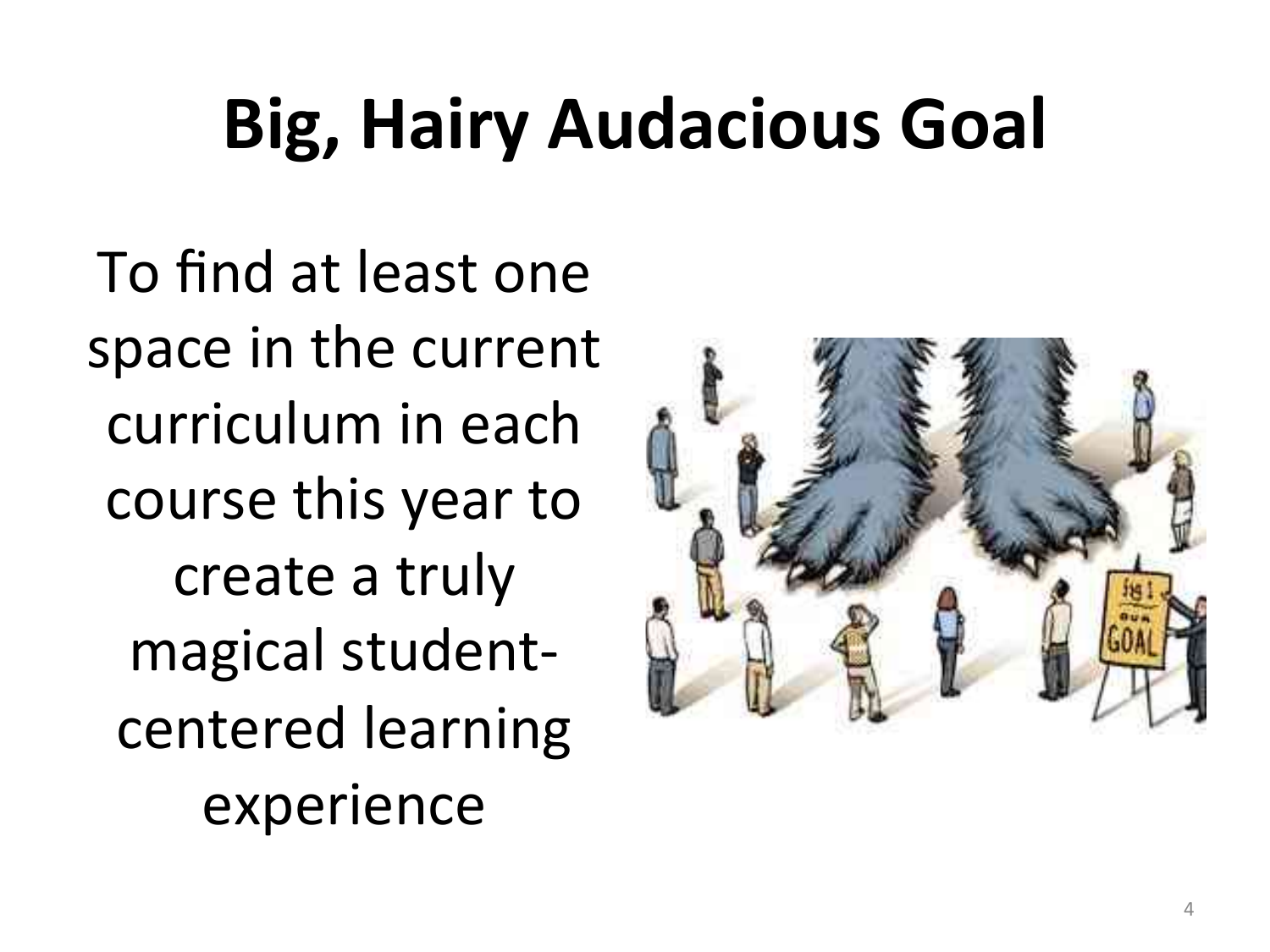#### **What is Personalized Learning? PART 1**

Co-create a Manchester definition of personalized learning that is:

²**worthy of accomplishment** 

²**honors the contemporary learner** 

²**achievable** 

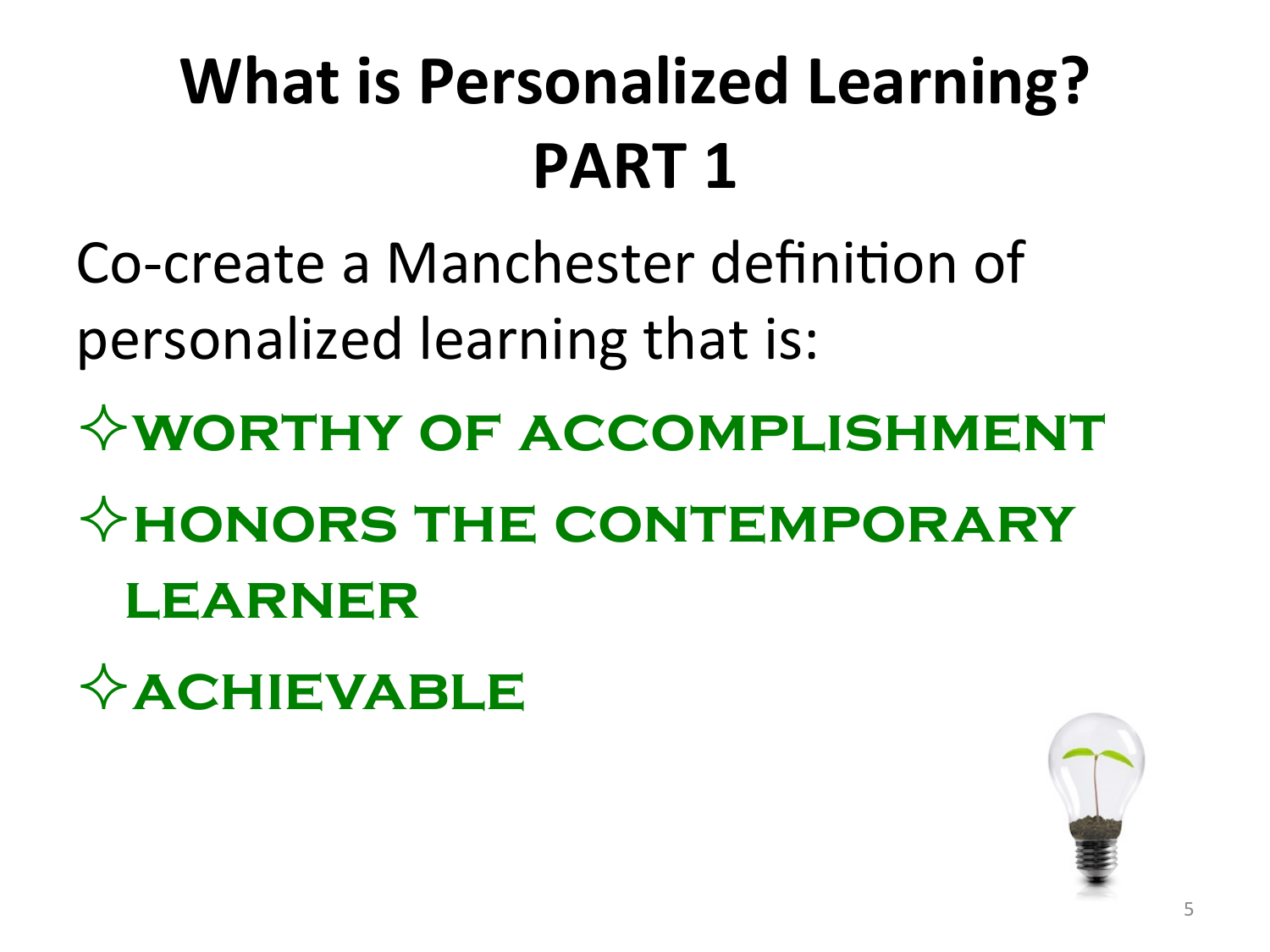## **From Action Research**

#### Teams of 3-4 – Each person describes:

- One of the most meaningful learning experiences I have had was…
- Because…
- Goal is to create a list of common traits



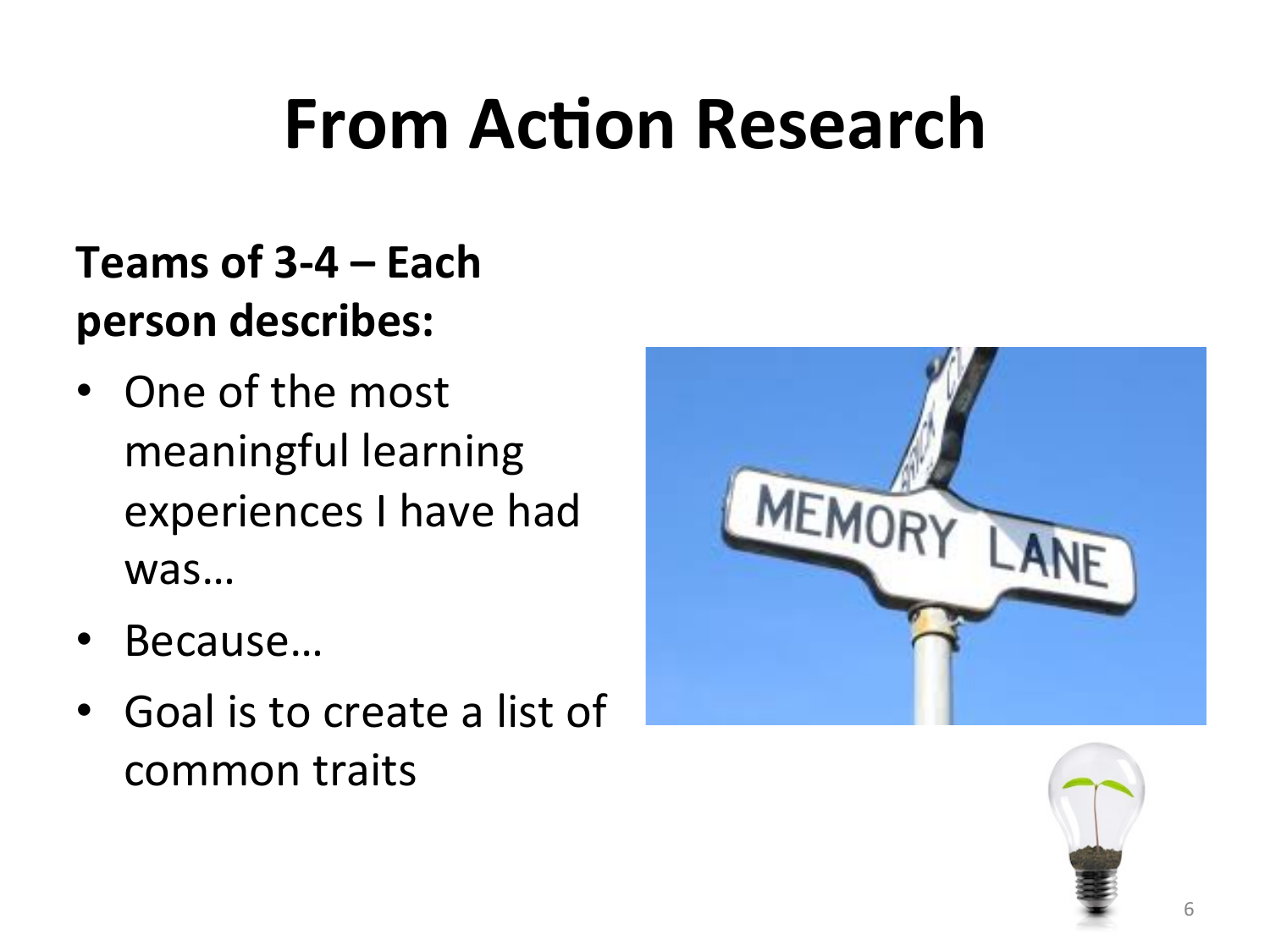#### **From Authors**

Read 1 pager of quotations and reflect on statements that resonate with you



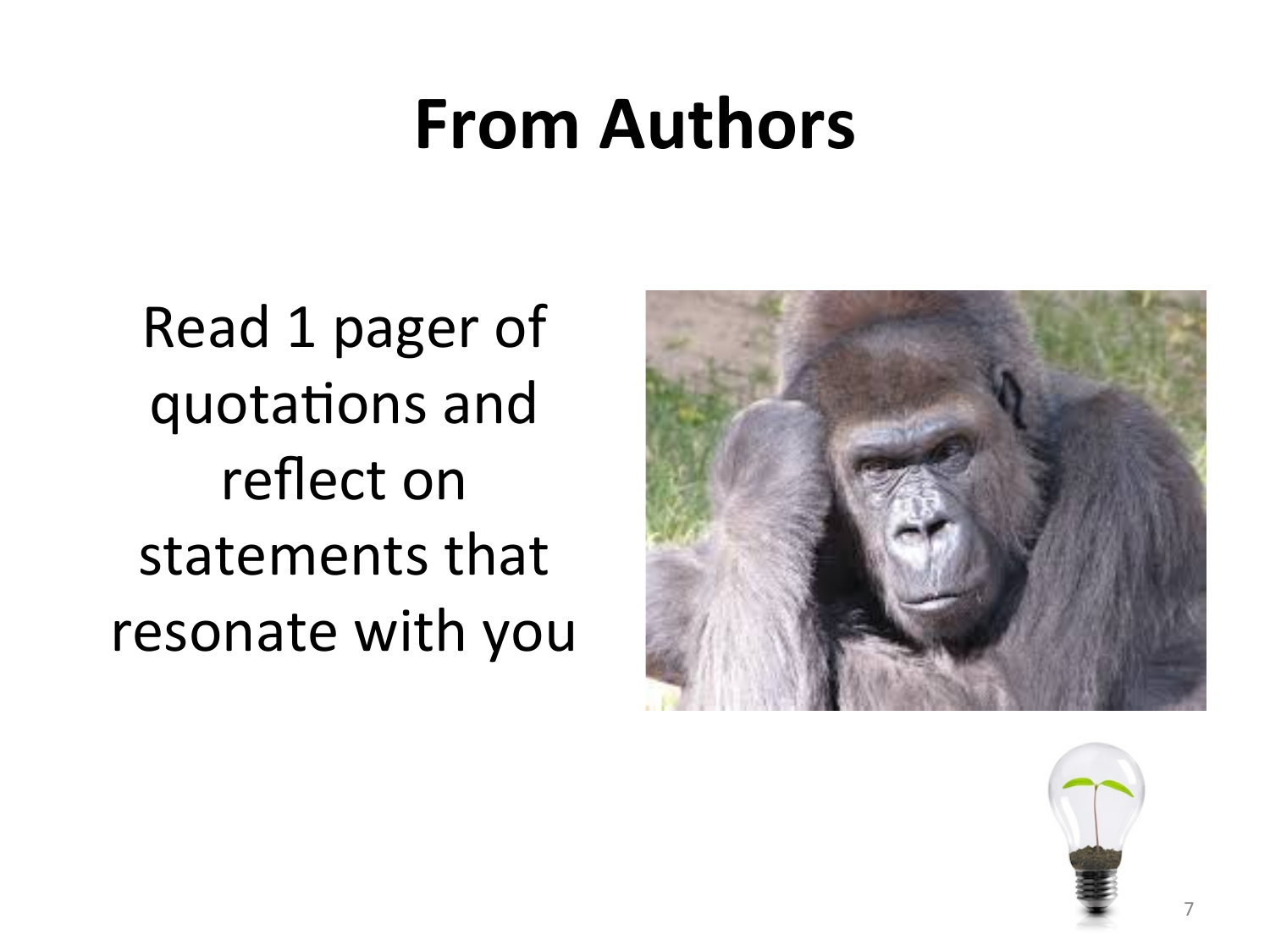# **From Students:** *What we want*

- We want to do work that makes a difference to us and to our world.
- We want to learn with the media of our times.
- We want to do work that is relevant, meaningful and authentic.
- We want to be engaged intellectually.
- We want stronger relationships with our teachers [staff], with each other and with our communities.

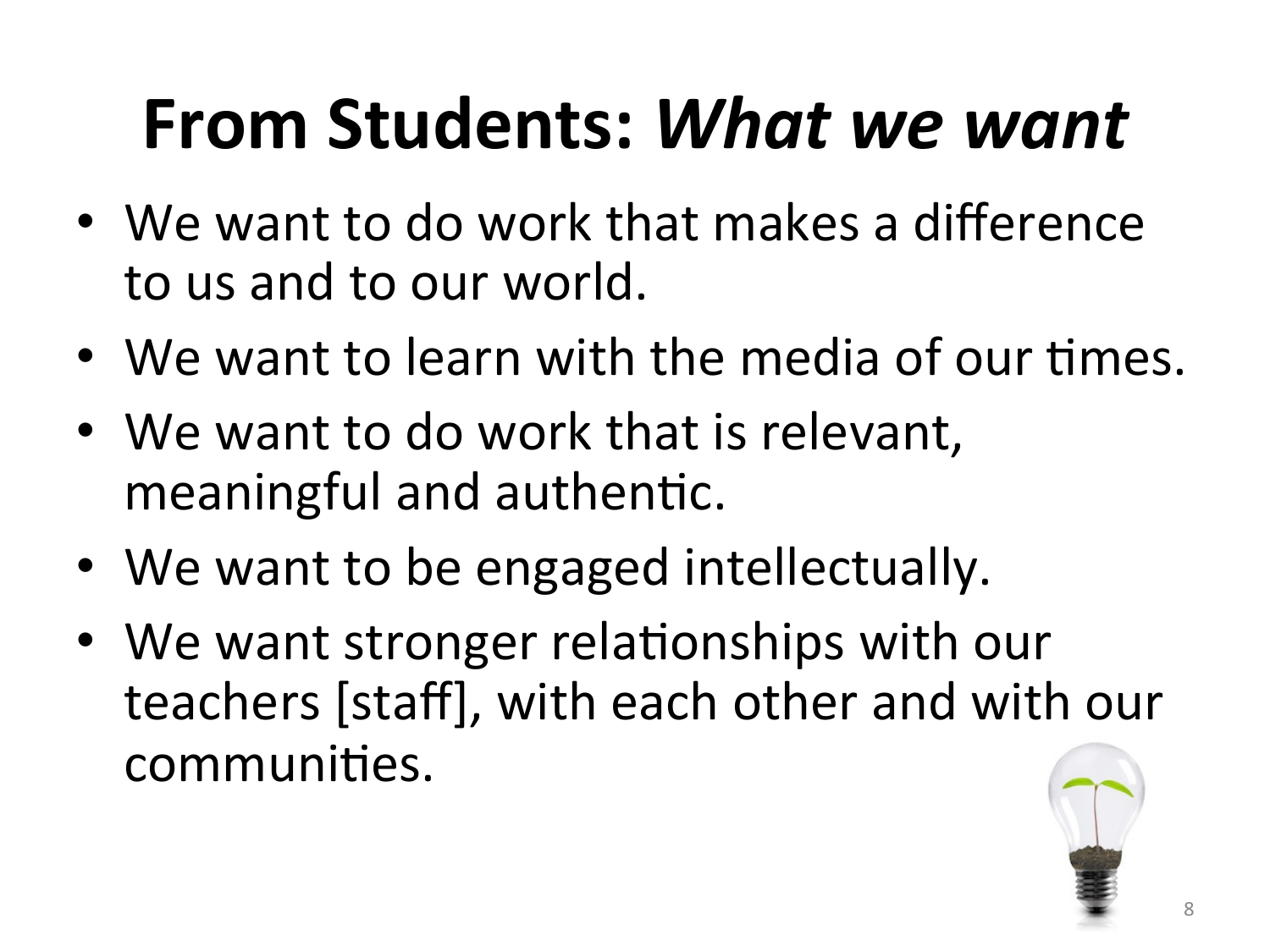#### **Defining Attributes of Personalized Learning**

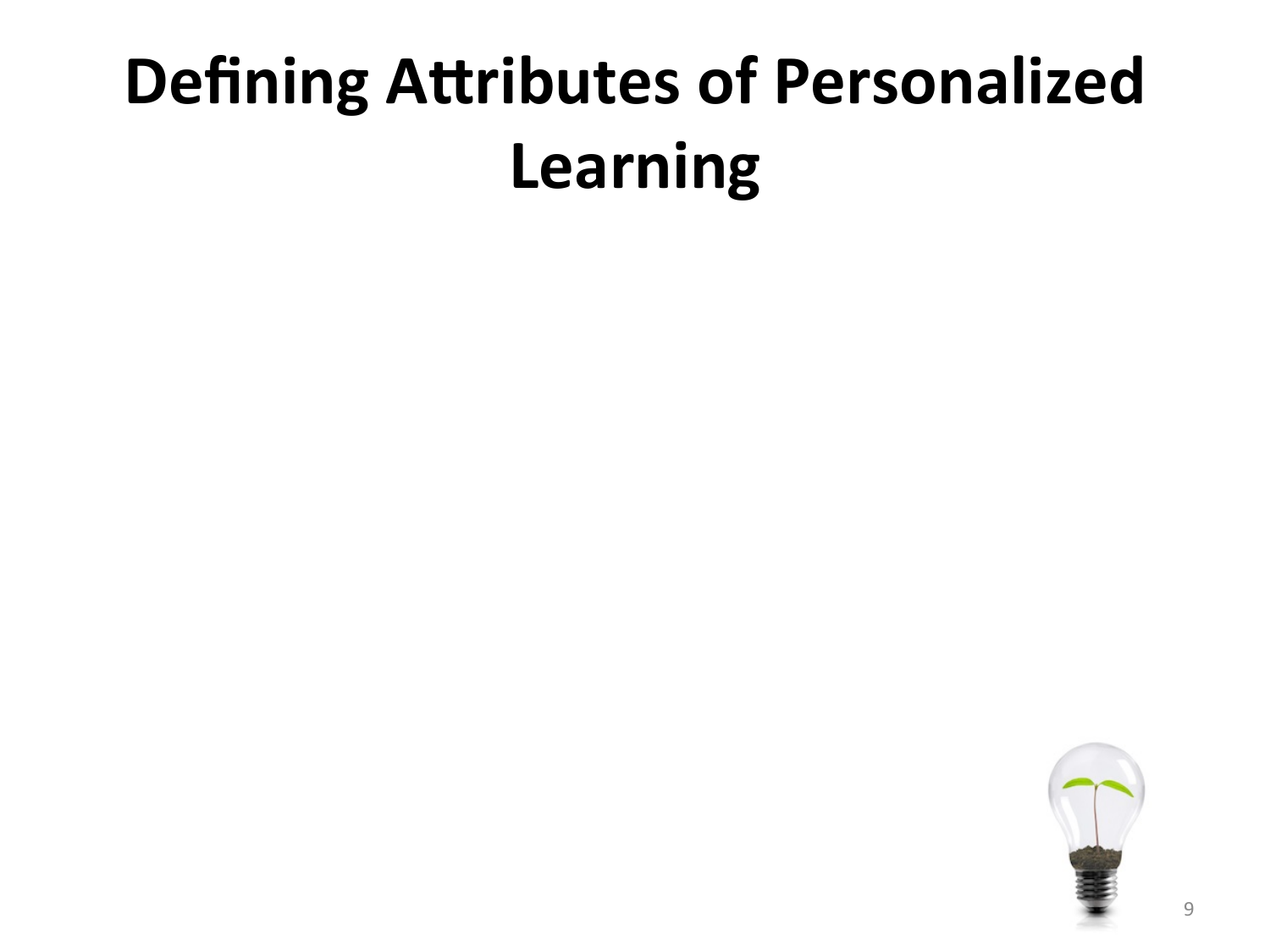#### **What are the key elements of Personalized Learning? How do we grow independent learners? PART 2**

| <b>Minimal Student</b><br>Input | <b>Some Student</b><br>Input                       | <b>Student-Driven</b>                     |
|---------------------------------|----------------------------------------------------|-------------------------------------------|
| Designed for the<br>student     | Teacher-guided<br>with room for<br>student pursuit | Student-designed<br>with teacher<br>input |

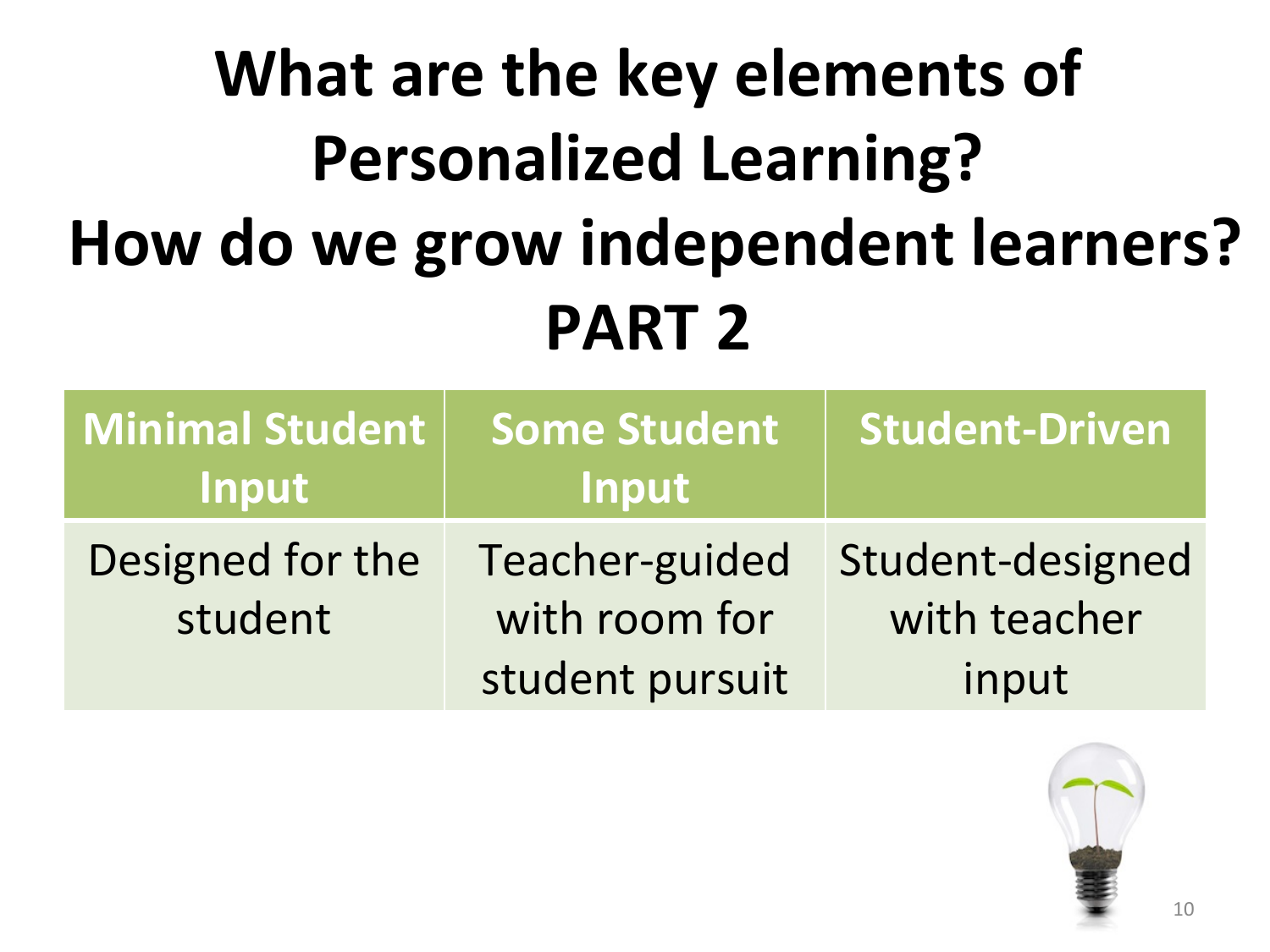# **Power of Personalization**

- We share information, ideas, genres to push student thinking.
- We **follow** student curiosity, imagination, and wonder.
- We create tasks with the students.
- We **conference** to provide feedback, talk through next steps.
- We celebrate accomplishments.

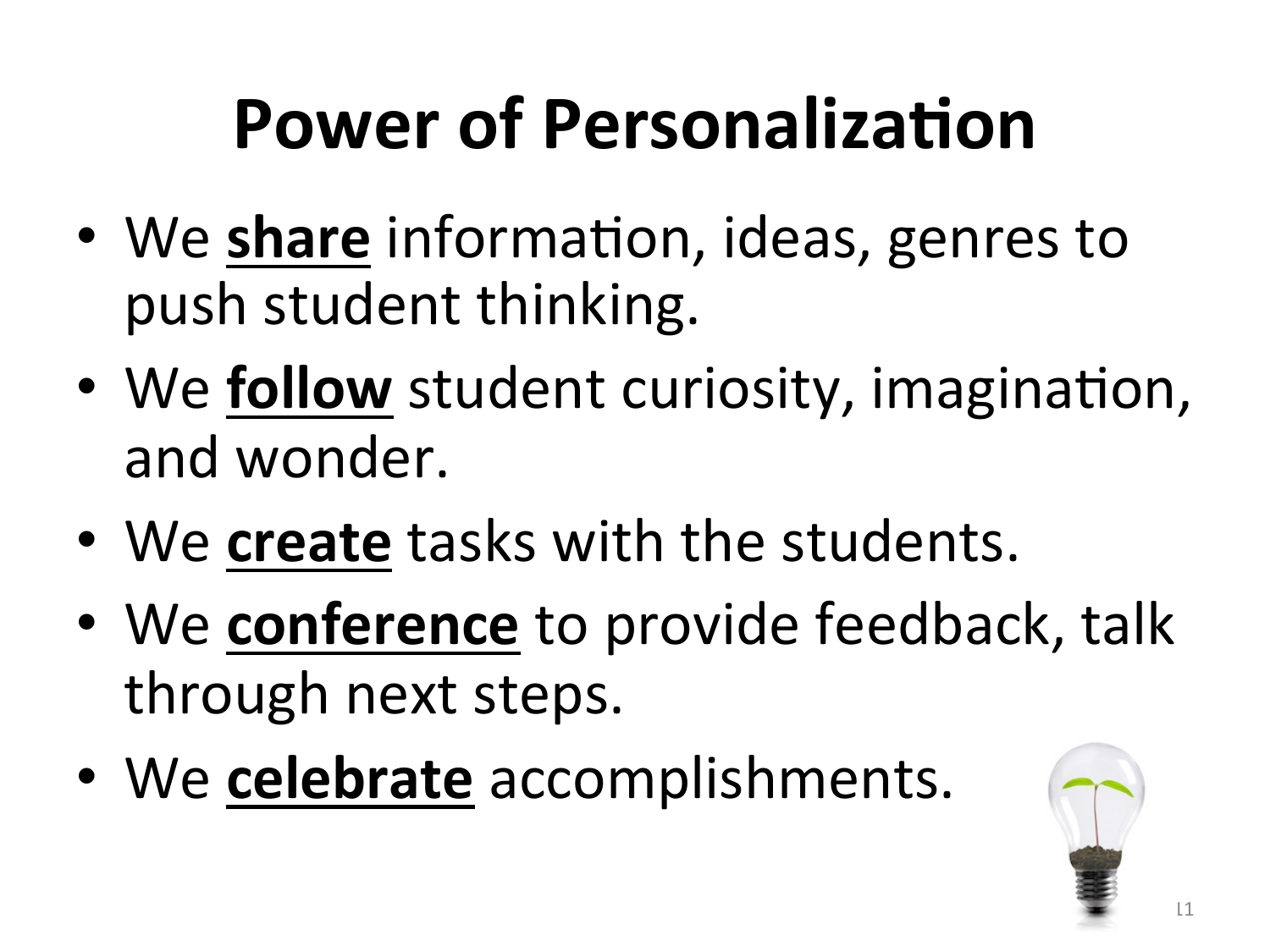| <b>Element</b>                         | <b>Minimal Student</b><br>Input                   | <b>Some Student</b><br>Input                     | <b>Student-Driven</b> |
|----------------------------------------|---------------------------------------------------|--------------------------------------------------|-----------------------|
| <b>Disciplinary</b><br><b>Outcomes</b> |                                                   | What are the subject-specific goals of learning? |                       |
| Cross<br>Disciplinary<br>Capacities    | What learning goals cut across all subject areas? |                                                  |                       |
| Task                                   | What is the challenge?                            |                                                  |                       |
| Audience                               | communication?                                    | Who is the audience? How does that shape         |                       |
| Feedback                               | How do students use feedback?                     |                                                  |                       |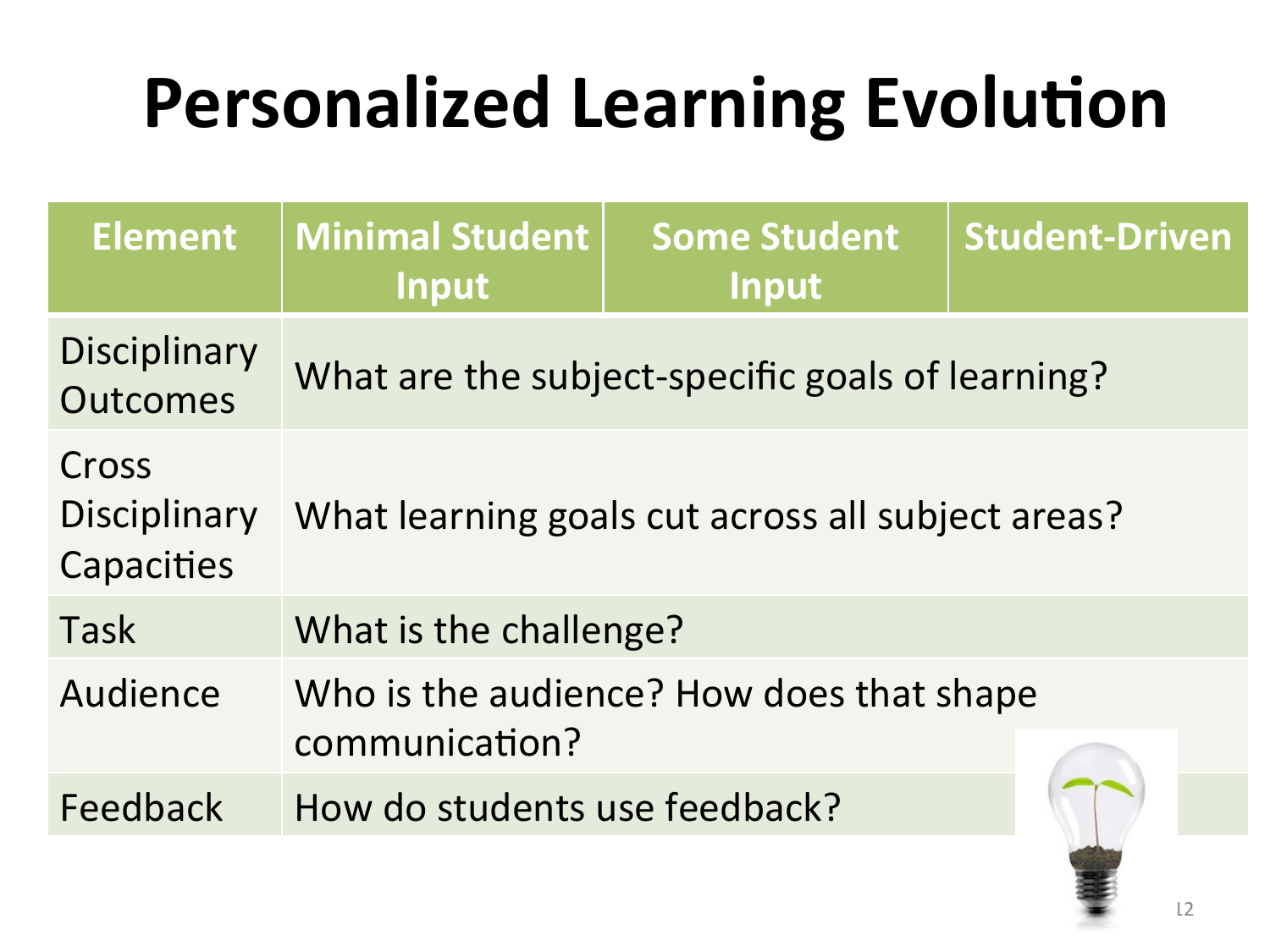| <b>Element</b>                         | <b>Minimal</b><br><b>Student Input</b>                                                   | <b>Some Student</b><br>Input                                                                                | <b>Student-Driven</b>                                                                                   |
|----------------------------------------|------------------------------------------------------------------------------------------|-------------------------------------------------------------------------------------------------------------|---------------------------------------------------------------------------------------------------------|
| <b>Disciplinary</b><br><b>Outcomes</b> | <b>Established</b><br>standards<br>dictate the<br>content and<br>skills to be<br>learned | <b>Student has</b><br>some choice<br>within prescribed<br>content and skills<br>in established<br>standards | Student<br>determines<br>content and skills<br>they wish to<br>learn within<br>established<br>standards |

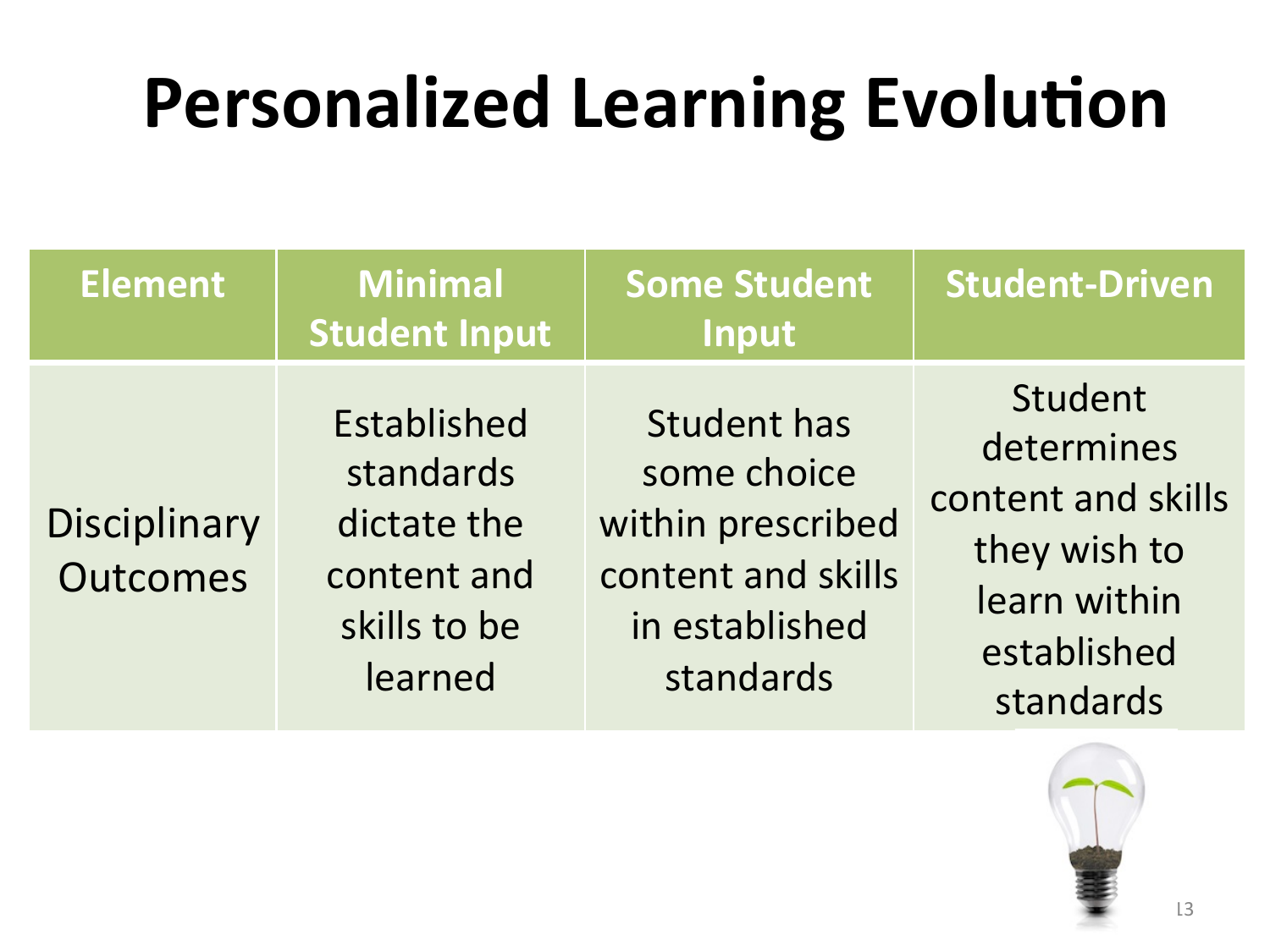| <b>Element</b>                              | <b>Minimal</b><br><b>Student Input</b>                           | <b>Some Student</b><br>Input                                                                         | <b>Student-Driven</b>                                                              |
|---------------------------------------------|------------------------------------------------------------------|------------------------------------------------------------------------------------------------------|------------------------------------------------------------------------------------|
| Cross-<br><b>Disciplinary</b><br>Capacities | Cross-<br>disciplinary<br>capacities have<br>been<br>established | <b>Student has</b><br>opportunities<br>to develop based<br>on explicit<br>teaching and<br>assessment | <b>Student identifies</b><br>cross-disciplinary<br>capacities from a<br>common set |

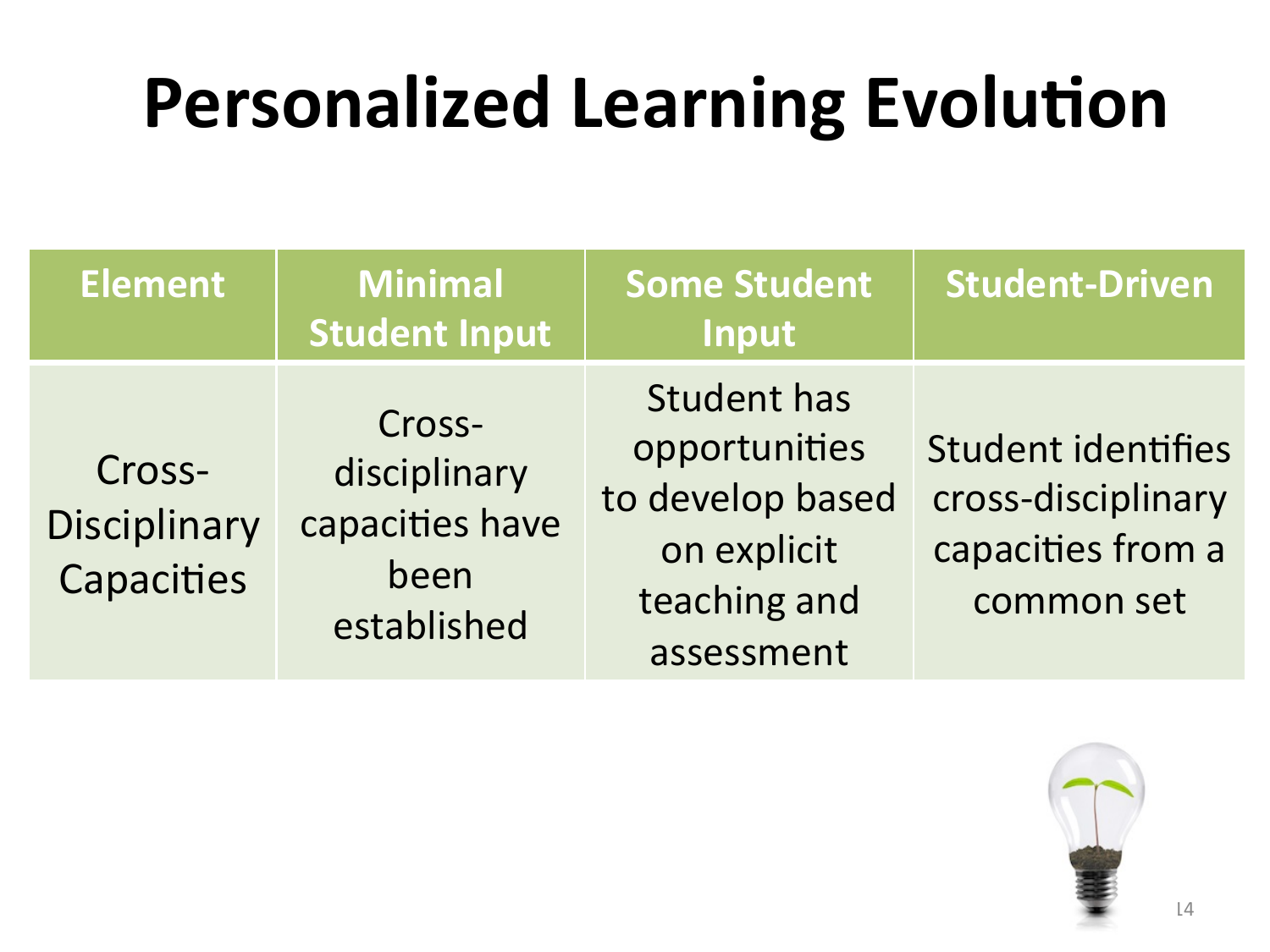# **Capacities**

 $\Diamond$  Critical Thinking  $\Diamond$  Problem Solving  $\Diamond$ Creative and Innovative Thinking 

 $\diamondsuit$ Collaboration  $\diamondsuit$ Communication  $\Diamond$ Self-Direction and Task Management 

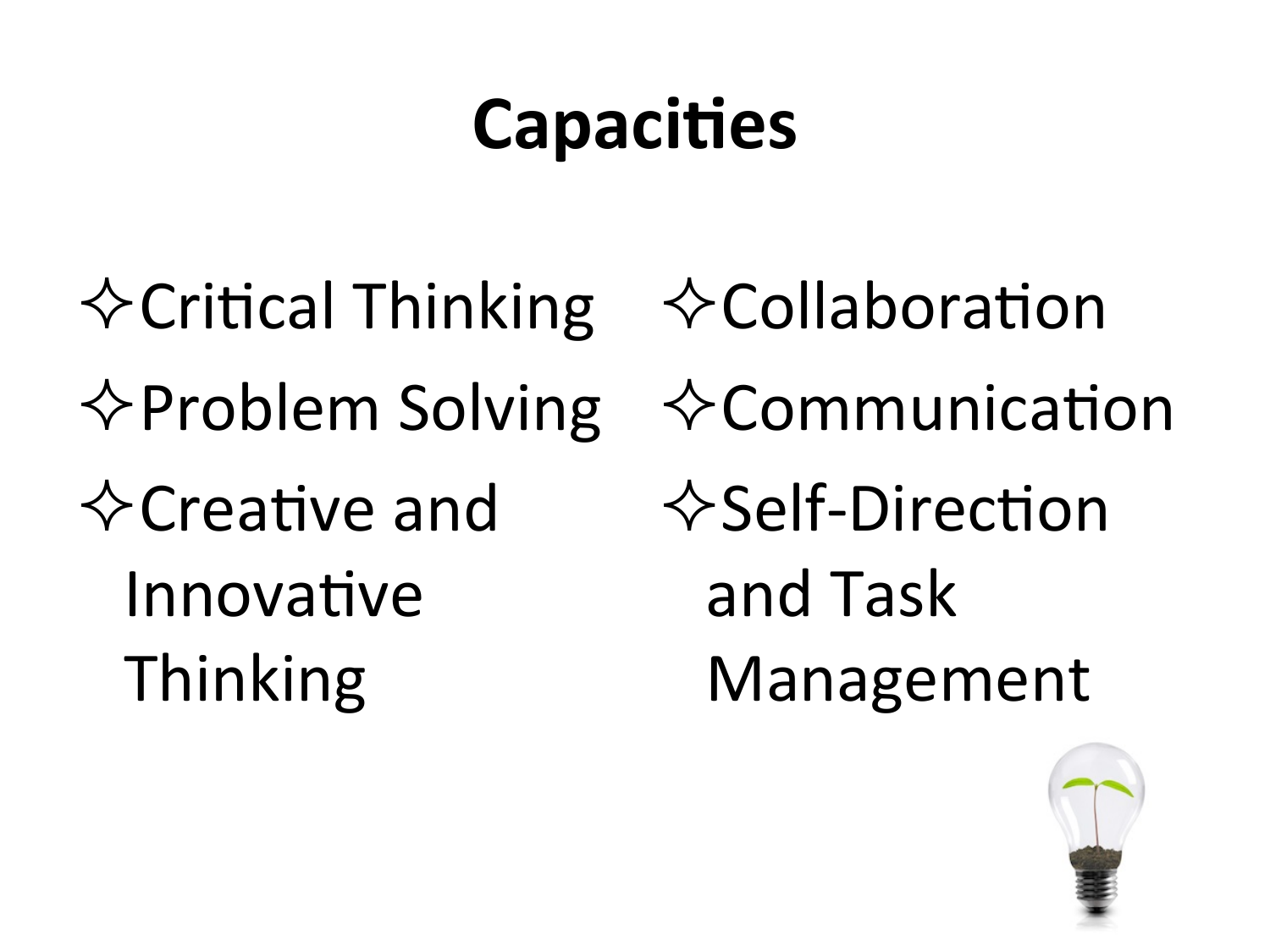| <b>Element</b> | <b>Minimal</b><br><b>Student Input</b>              | <b>Some Student</b><br>Input                                                                                    | <b>Student-Driven</b>                                                                                       |
|----------------|-----------------------------------------------------|-----------------------------------------------------------------------------------------------------------------|-------------------------------------------------------------------------------------------------------------|
| <b>Task</b>    | Teacher,<br>curriculum, or<br>computer<br>generated | <b>Teacher guides</b><br>definition and<br>articulation<br>of the problem,<br>idea, design, or<br>investigation | Student<br>independently<br>defines and<br>articulates the<br>problem, idea,<br>design, or<br>investigation |

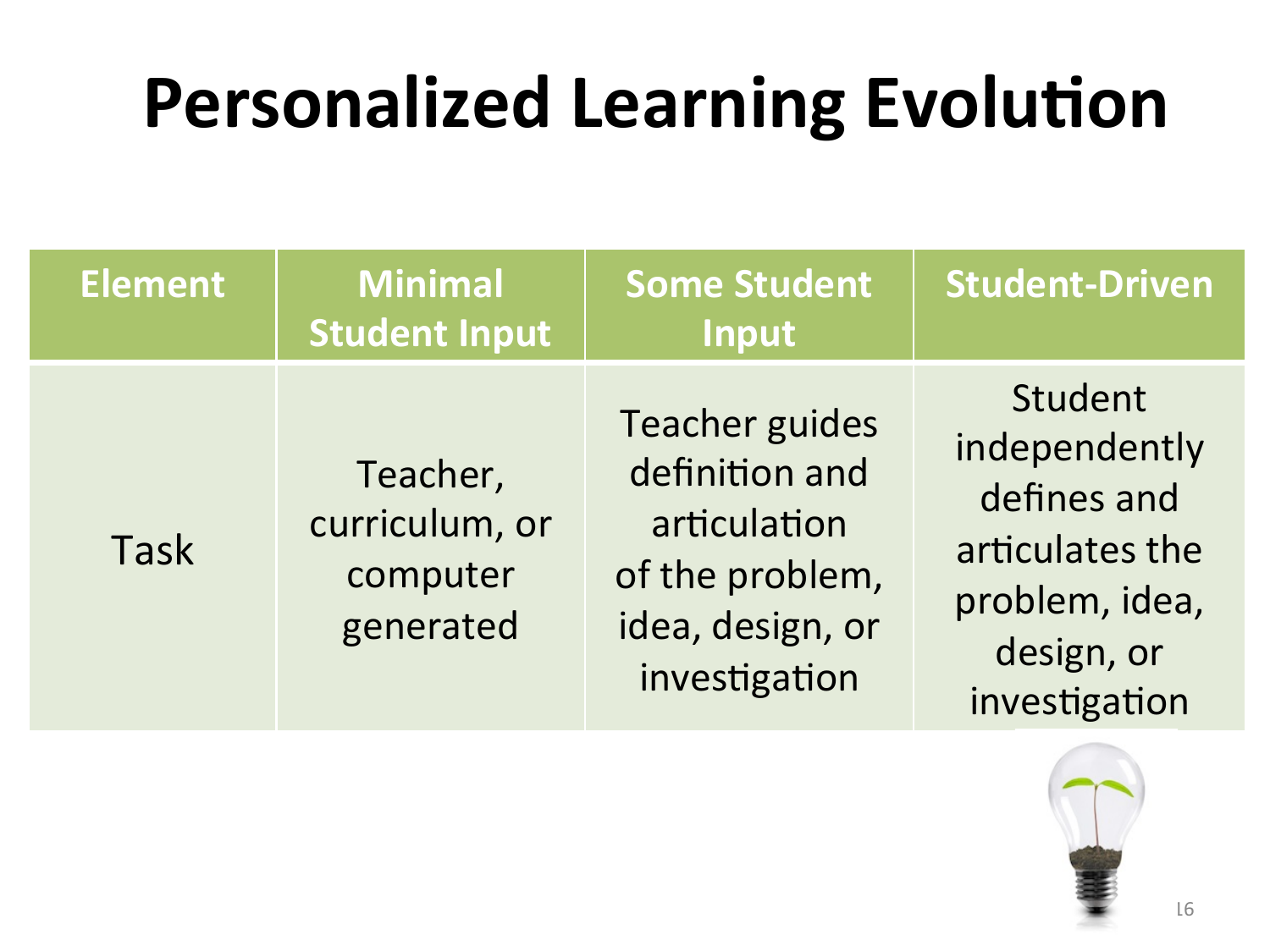# **The True Cost**

Students will work in small groups to quantify specific programs, policies or life-changing events. The goal is to determine the true costs and reasonable estimates in order to make informed decisions about current and future behavior. 

- Natural disaster
- Owning a motor vehicle
- $-$  Raising a baby
- College degree

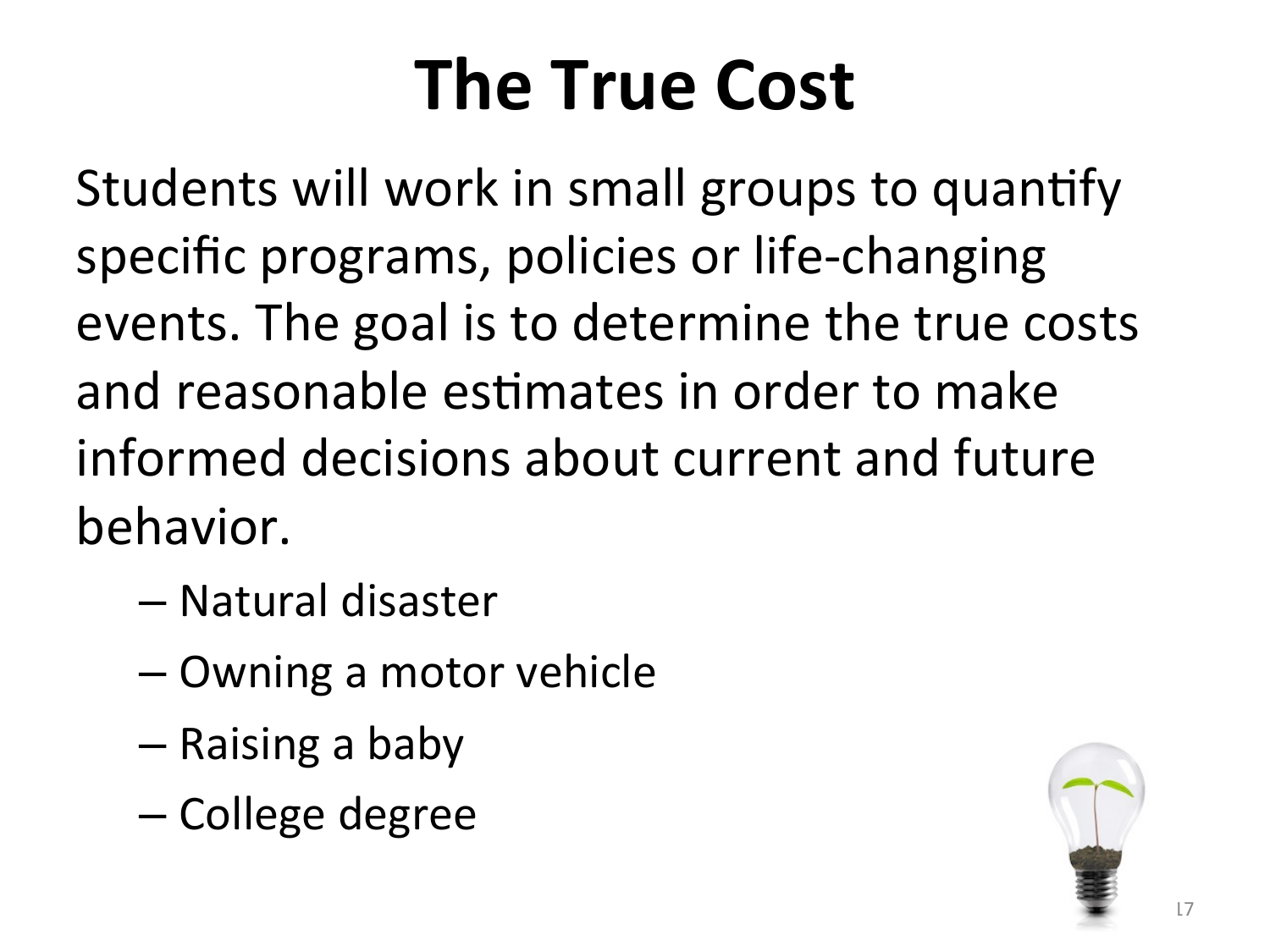### **Student as Interviewer**

Conduct an interview in order to elicit information from the subject to achieve a desired result (i.e. deepen knowledge, determine guilt, make decisions).

Develop appropriate questions and questioning techniques that will serve as the foundation of the interview. Students are expected to demonstrate effective listening/observational skills and agility through the spontaneous creation of questions based on the responses they are receiving during the experience.

After the interview, analyze the information provided to effect the desired result.

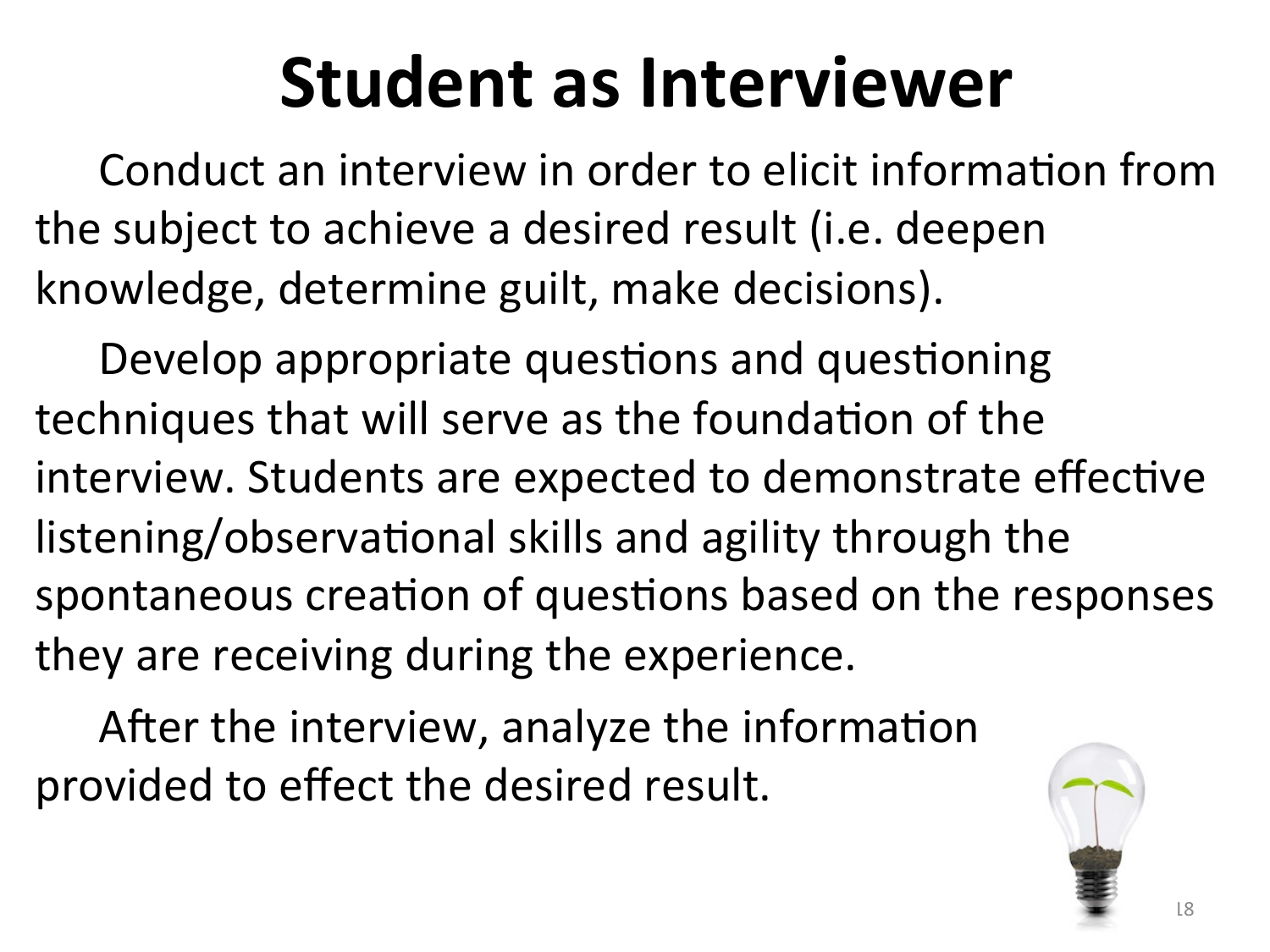# **Personalized Research**

I want to play football, but my mom refuses to sign the release form because she is worried about me getting concussions. I want to convince her that the football rules have changed, which should keep players safer.

- How do rule changes at the professional level affect how youth football games are played?
- To what extent have those rule changes prevented the number and seriousness of concussions?

My mom wants more reliable information so that's my challenge.

19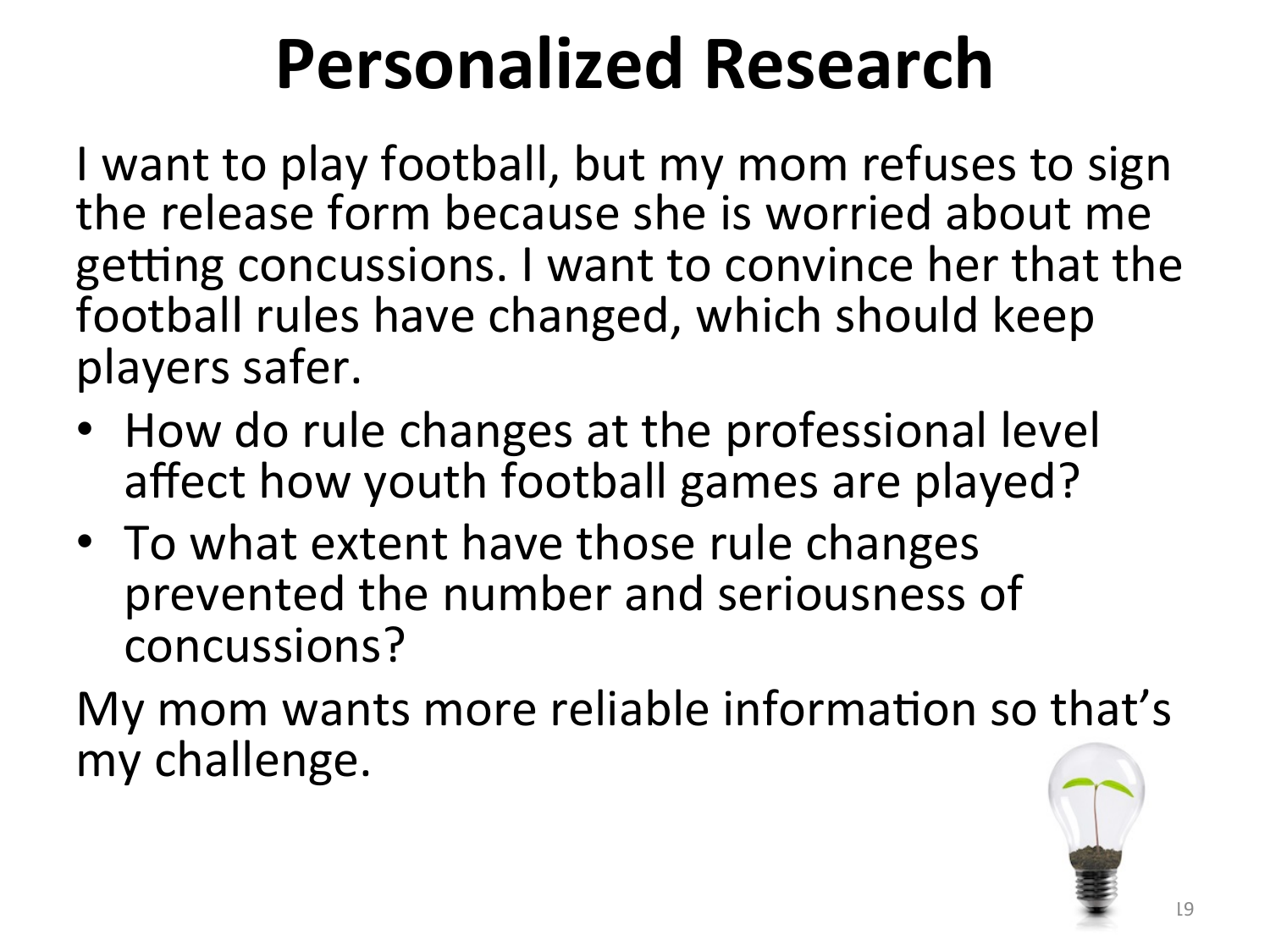# **Health Sciences Example**

- Research the background of an impact of a specific communicable disease on human society and prepare a presentation.
- Prepare a plan for their school or community to respond to an epidemic, including researching, evaluating, and revisiting existing plans, if any.

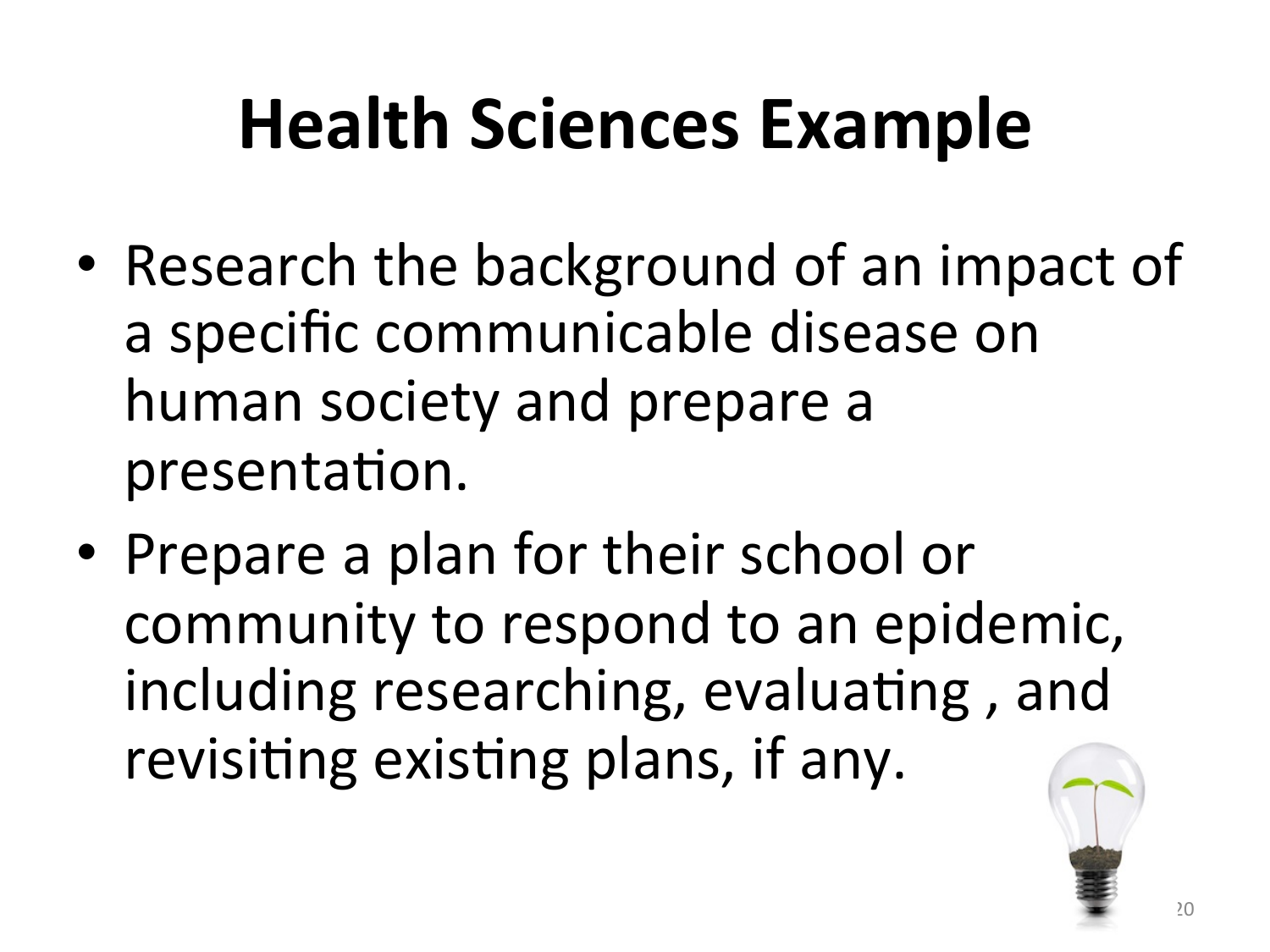| <b>Element</b> | <b>Minimal</b><br><b>Student Input</b>                                        | <b>Some Student</b><br>Input                                 | <b>Student-Driven</b>                                                                                                                |
|----------------|-------------------------------------------------------------------------------|--------------------------------------------------------------|--------------------------------------------------------------------------------------------------------------------------------------|
| Audience       | Teacher is<br>primary<br>audience for<br>student<br>product or<br>performance | <b>Student has</b><br>input into or<br>choice in<br>audience | <b>Student engages</b><br>with<br>authentic<br>audience to<br>demonstrate<br>learning and to<br>add value<br>through<br>contribution |

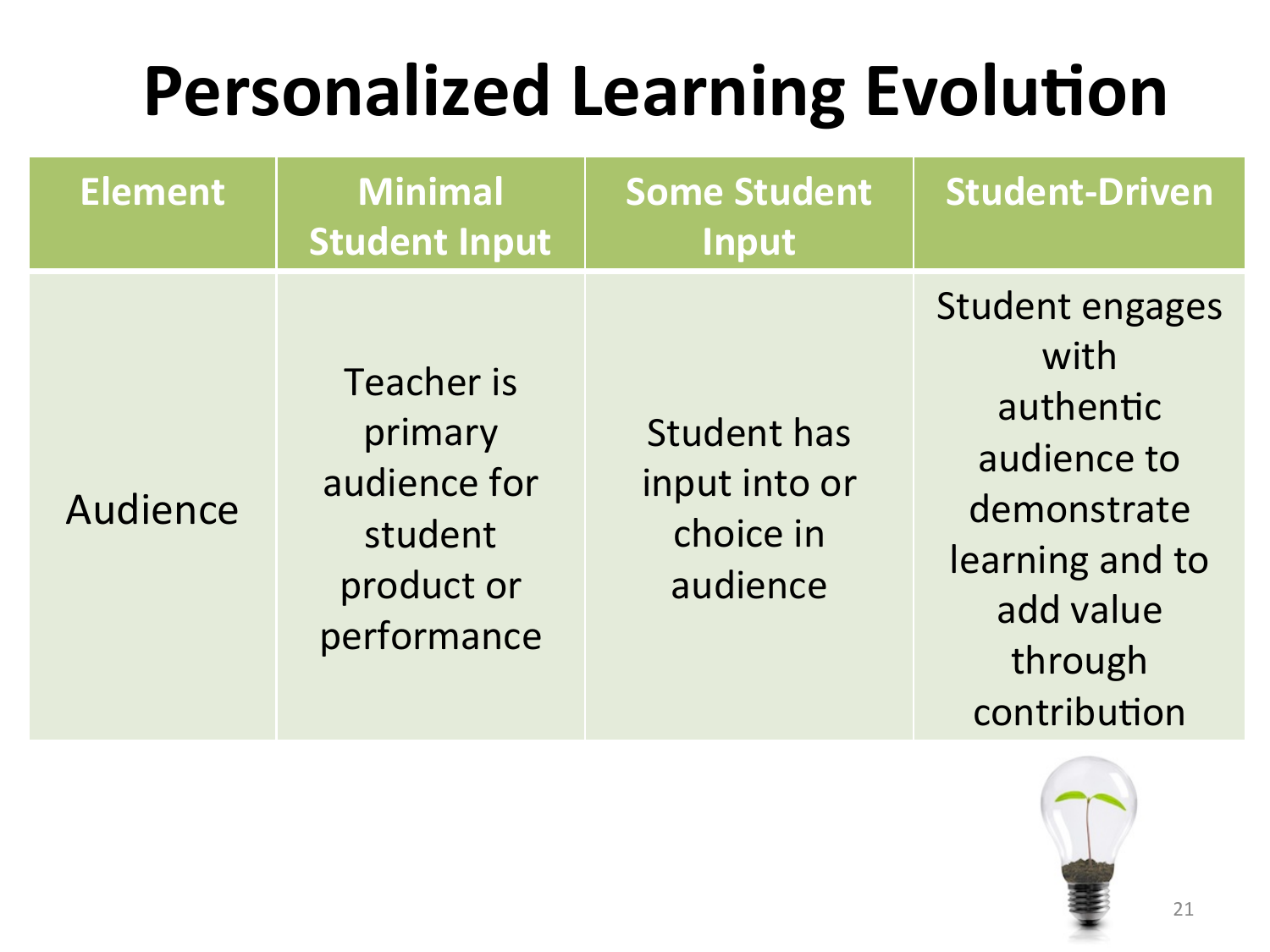| <b>Element</b> | <b>Minimal</b><br><b>Student Input</b>                                                                            | <b>Some Student</b><br>Input                                                                                                             | <b>Student-Driven</b>                                                                    |
|----------------|-------------------------------------------------------------------------------------------------------------------|------------------------------------------------------------------------------------------------------------------------------------------|------------------------------------------------------------------------------------------|
| Feedback       | Teacher<br>provides<br>formal<br>and informal<br>feedback to<br>help students<br>revise and<br>refine<br>the task | Teacher and<br>others (e.g.,<br>peers, experts in<br>the field) provide<br>feedback to help<br>students revise<br>and refine<br>the task | Student seeks and<br>uses feedback from<br>teacher and others<br>to guide<br>performance |
|                |                                                                                                                   |                                                                                                                                          |                                                                                          |

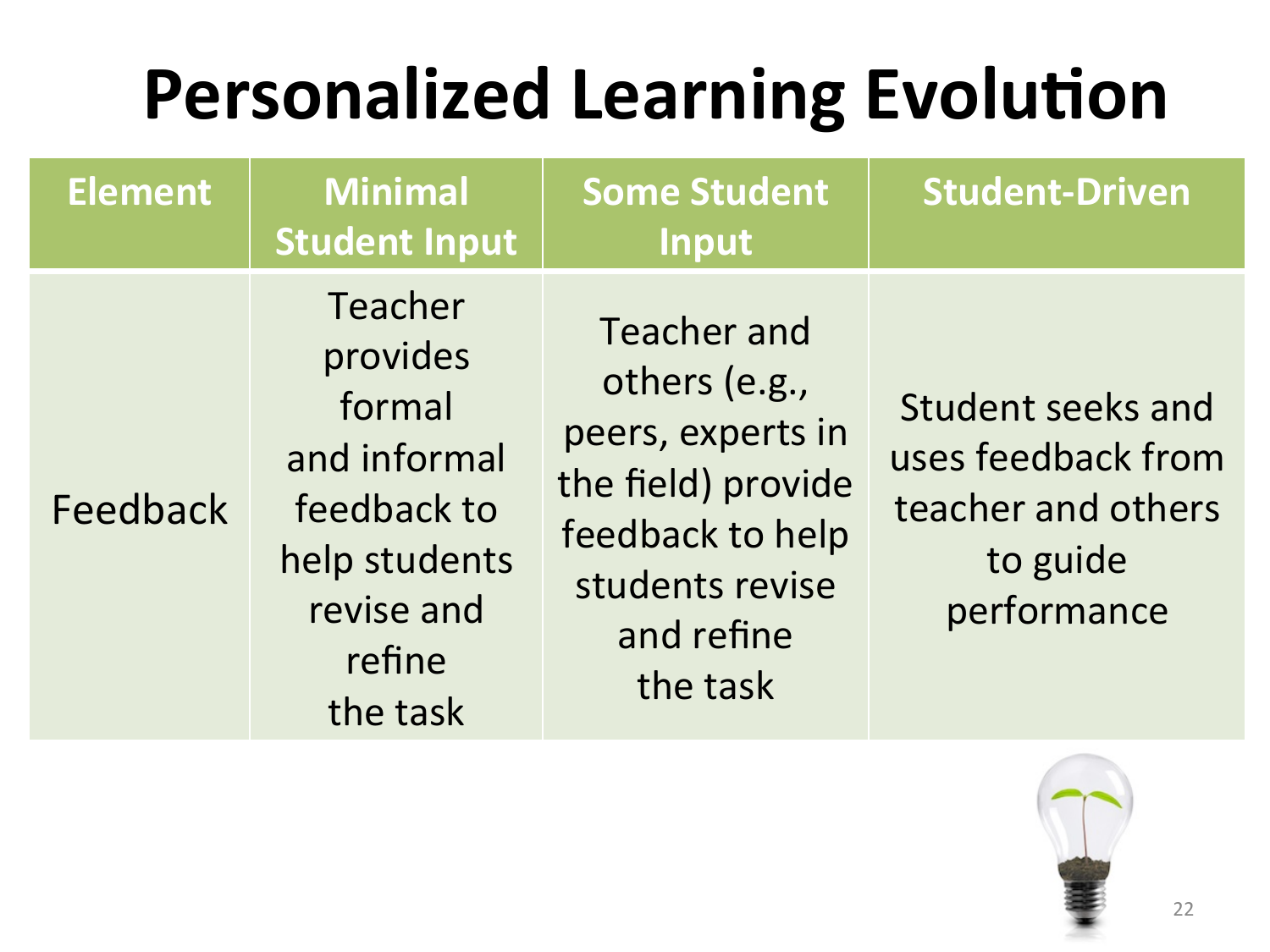#### **Next Steps PART 3: Task Design**

- Analyze your task to determine where it lives on continuum
	- $-$  Focus on Cross Disciplinary Capacities, Task and Audience
- **Determine how this task** might be revised and/or other ideas of a meaningful problem or challenge that students can be co-creators with you